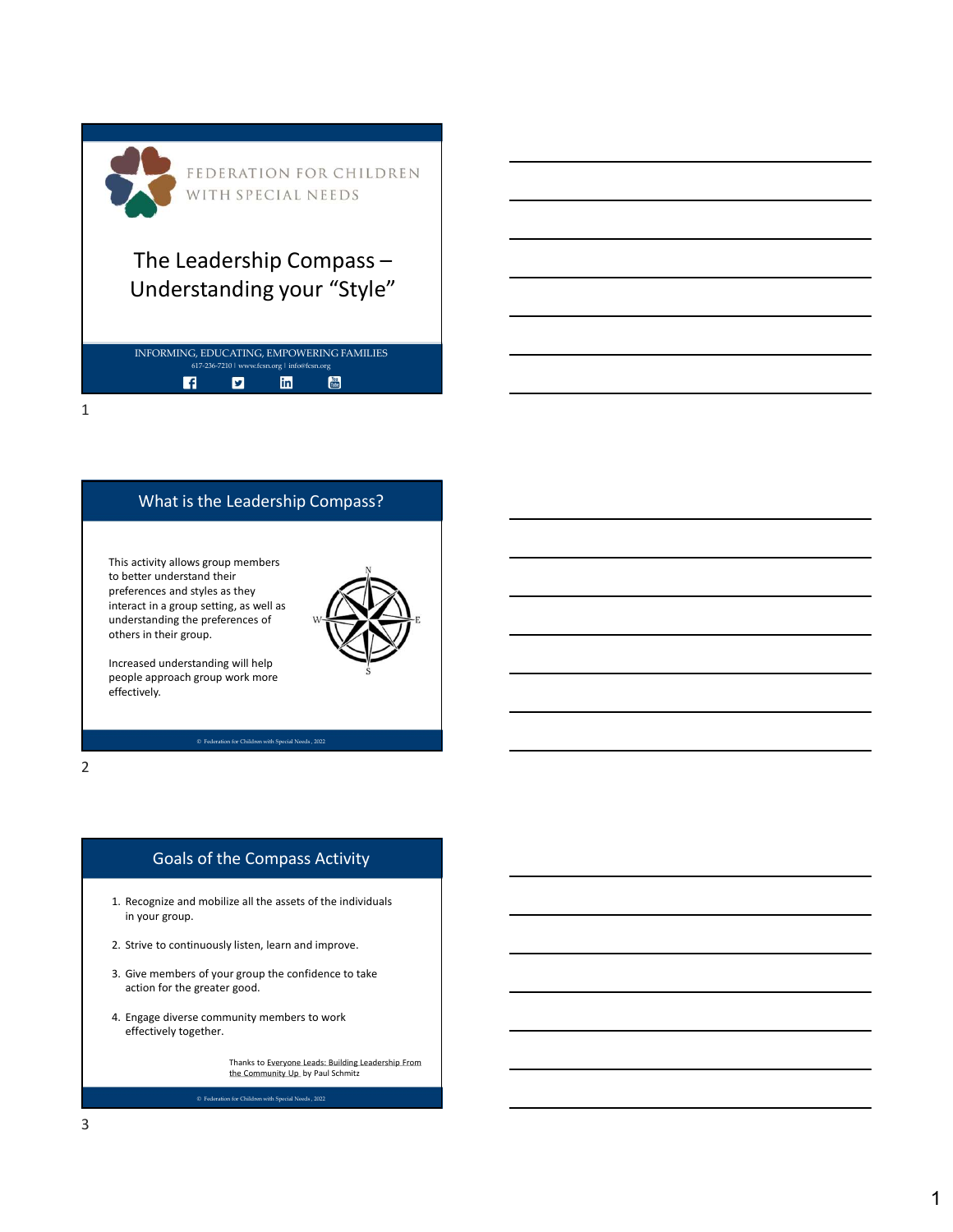## Assessing your Strengths

The Leadership Compass Self-Assessment Activity has several ways to participate:

- Assessing your Strengths<br>
The leadership Compass Self-Assessment Activity has several<br>
ways to participate:<br>
1. Take a test to identify your style using descriptive words:<br>
http://a-mase.weekiy.com/graders/1/09/8/10987-830 http://ilt-maese.weebly.com/uploads/1/0/9/8/109874920/compass\_points\_activity\_<br>\_cce.pdf Assessing your Strengths<br>The Leadership Compass Self-Assessment Activity has several<br>ways to participate:<br>The a lest to identify your style using descriptive words:<br>The a lest to identify words and the statements to assess Assessing your Strengths<br>
adership domass Self-Assessment Activity has several<br>
participate:<br>
a text to identify your style using descriptive words:<br>
and the summary chair to assess your style:<br>
and the summary chair to a ASSESSING YOUT STEENGTHS<br>
The Leadership Compass Self-Assessment Activity has several<br>
Ways to participate:<br>
1. Take a test to identify your style using descriptive words:<br>
1. Take a test to identify your style is a second
	- https://evans.uw.edu/wp-content/uploads/files/public/Leadership-compass-self-<br>assessment.pdf
- 3. Use the summary chart to define your style: https://www.nsrfharmony.org/wp-content/uploads/2017/10/CompassPoints-N\_0.pdf

4

- You are the "let's go" type of person
- You like to get moving on a task as quickly as possible
- You are quick to act
- You are decisive, active and assertive

- You are people oriented
- You include everyone before making a decision
- You take everyone's feeling into account before making changes
- Source the statements to assess your style:<br>
Source the statements to assess your style:<br>
Source the summary characteristical distribution in the space style:<br>
SUSE the summary characteristical distribution is a set that t • You want to make sure everyone on the team feels supported and valued Your Direction – What does it mean?<br>
Hendin are the "let's go" type of person<br>
are the "let's go" type of person<br>
are persives on task as quickly as possible<br>
like to get moving on a task as quickly as possible<br>
are people Fourth - Action<br>
You are the "let's go" type of person<br>
You are the "let's go" type of person<br>
You are decisive, active and assettive<br>
You are decisive, active and assettive<br>
You are decisive, active and assettive<br>
You inc You are electsive, active and assertive<br>
You are decisive, active and assertive<br>
You include everyone before making a decision<br>
You take everyone sefering into account before making changes<br>
You want to make sure everyone

 $5<sub>5</sub>$ 

- You are the "big picture" person
- You are a creative thinker and very idea-oriented
- You make decisions based on looking towards the future

- 
- You want to know the who, what, when, where and why before acting
- You follow procedures and guidelines
- You are practical and thorough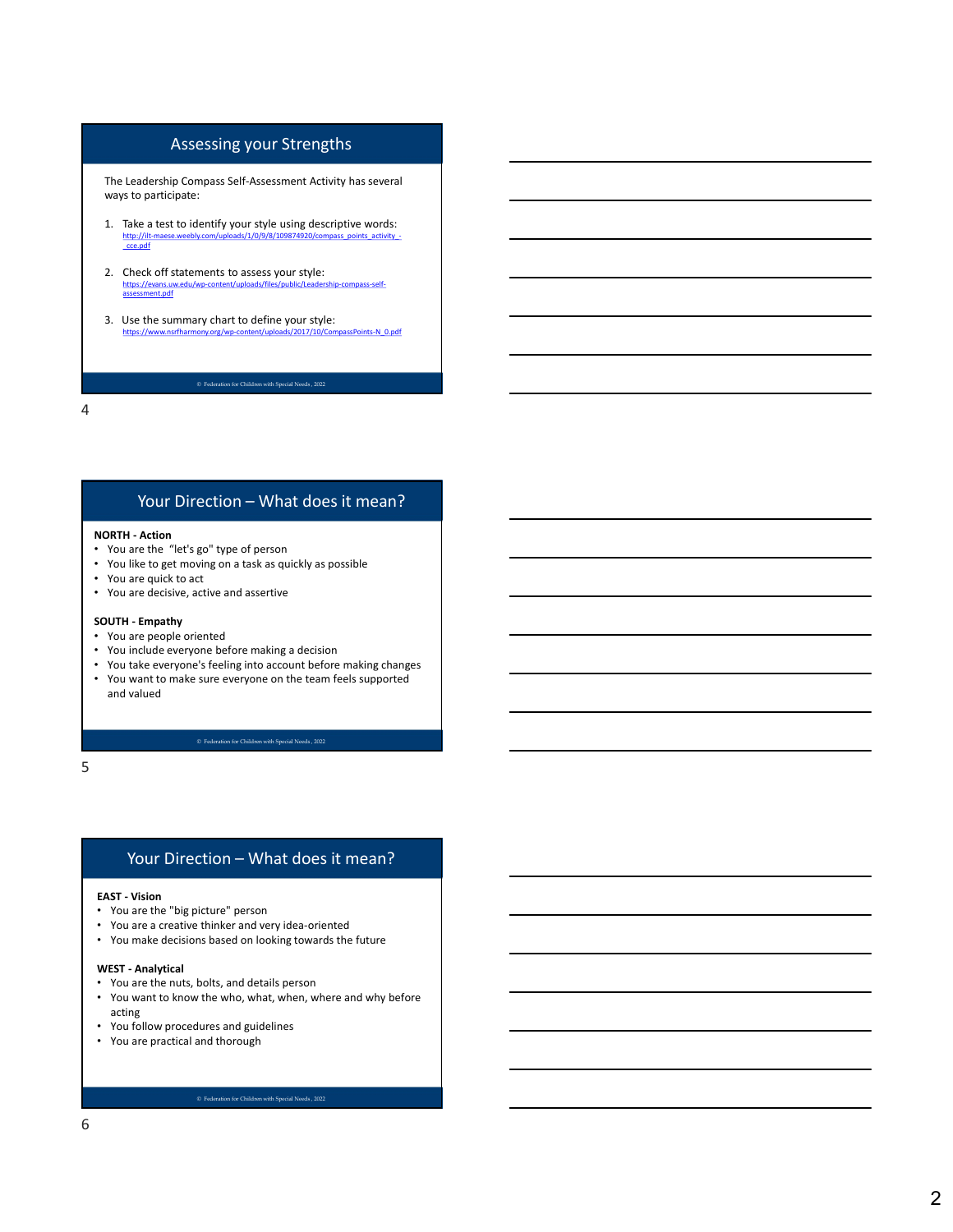

Do you have a Dominant Style?

The results of your self assessment may be definitive –<br>representing a dominant style – pointing your compass to the North, South, East or West

OR **Definition of the contract of the contract of the contract of the contract of the contract of the contract of the contract of the contract of the contract of the contract of the contract of the contract of the contract** 

Your self-assessment may have equal results in two compass directions and showing that you have a blend of styles, pointing North West or South East for example.

Most of us have all parts of the compass within – the challenge is to grow your compass directions!

8 and 2010 and 2010 and 2010 and 2010 and 2010 and 2010 and 2010 and 2010 and 2010 and 2010 and 2010 and 2010

### Find your Compass Point Partners

Your self-assessment may have equal results in two<br>compass directions and showing that you have a blend of<br>styles, ponting North West or South East of exemple.<br>Most of us have all parts of the compass within-<br>the challenge To the assessment may have equations in two there is two the sections and showing that you have a blend of<br>styles, pointing North West or South East for example.<br>Most of us have all parts of the compass will<br>thin-<br>the chal onies solie totiva states of the compass within-<br>
styles, pointing North West or South Gast for example.<br>
Most of us have all parts of the compass within-<br>
the challenge is to grow your compass directions!<br>
<br> **Example in** After everyone has completed the self-assessment, we ask all group members to join one of the four main compass points (N/S/E/W) to further define what they can bring to a group environment.

Each compass point group will answer the questions below and then share back to the group for further discussion.

- 1. What are two strengths of your style?
- 
- 
- 

Teamwork requires an awareness of other people's leadership styles. How will you honor everyone's leadership style in a meaningful way?